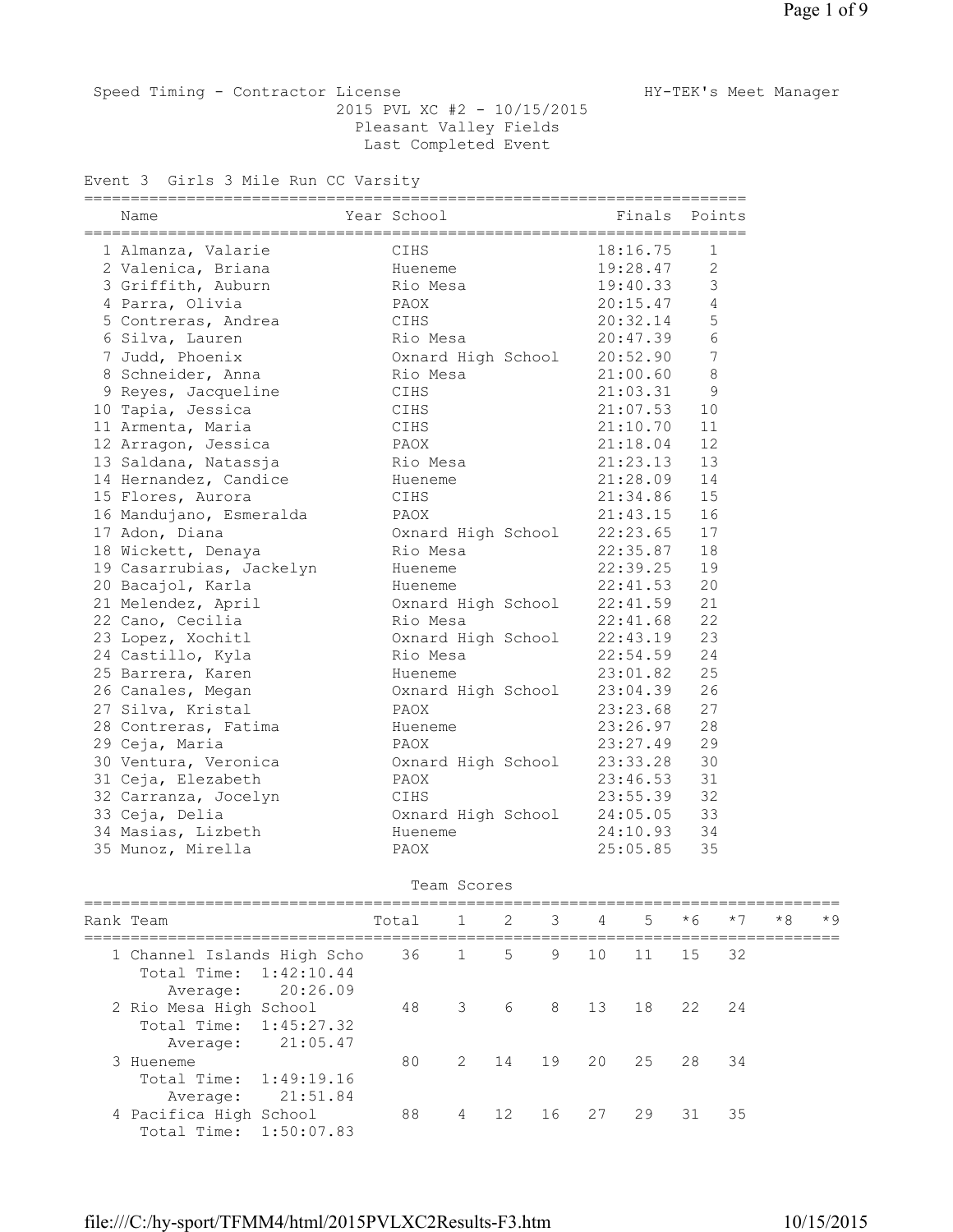2015 PVL XC #2 - 10/15/2015 Pleasant Valley Fields Last Completed Event

Event 4 Boys 3 Mile Run CC Varsity

| =============<br>Name | Year School        | Finals Points        |                 |
|-----------------------|--------------------|----------------------|-----------------|
| 1 Martinez, Juan      | Hueneme            | 16:04.28             | $\mathbf{1}$    |
| 2 Hernandez, Ricardo  | Hueneme            | 16:04.84             | $\mathbf{2}$    |
| 3 Villalpando, Luis   | Hueneme            | 16:15.94             | 3               |
| 4 Torres, Ricardo     | CIHS               | 16:18.06             | 4               |
| 5 Perillo, Vincent    | Rio Mesa           | 16:25.11             | 5               |
| 6 Ambriz, Alex        | PAOX               | 16:26.07             | $6\phantom{.}6$ |
| 7 Sahagun, Angel      | PAOX               | 16:26.67             | $\overline{7}$  |
| 8 Leyva, Adrian       | Hueneme            | 16:28.55             | 8               |
| 9 Ulloa, Rosalio      | Rio Mesa           | 16:33.59             | 9               |
| 10 Baltazar, Gildardo | Hueneme            | 16:37.44             | 10              |
| 11 Sandoval, Jorge    | Oxnard High School | 16:40.09             | 11              |
| 12 Nombrano, Ernie    | CIHS               | 16:47.44             | 12              |
| 13 Brown, Ryan        | Rio Mesa           | 16:53.30<br>16:54.11 | 13              |
| 14 Hammond, Jacob     | Rio Mesa           |                      | 14              |
| 15 Jaramillo, Martin  | CIHS               | 16:54.65             | 15              |
| 16 Albers, William    | Oxnard High School | 16:59.48             | 16              |
| 17 Vega, Juan         | CIHS               | 17:03.55             | 17              |
| 18 Barriga, Luis      | Hueneme            | 17:06.13             | 18              |
| 19 Casillas, Daniel   | PAOX               | 17:09.17             | 19              |
| 20 Ortiz, Eric        | CIHS               | 17:10.08             | 20              |
| 21 Quirino, Eduardo   | Oxnard High School | 17:22.16             | 21              |
| 22 Boettcher, Brandon | Rio Mesa           | 17:26.34             | 22              |
| 23 Sanchez, Enrique   | Hueneme            | 17:31.46             | 23              |
| 24 Duenas, Brian      | PAOX               | 17:43.37             | 24              |
| 25 Castillo, Armando  | Oxnard High School | 17:45.45             | 25              |
| 26 Gomez, Jared       | CIHS               | 17:48.89             | 26              |
| 27 Rivas, Lucio       | CIHS               | 17:53.34             | 27              |
| 28 Robles, Nicholas   | Oxnard High School | 17:57.46             | 28              |
| 29 Garnica, Cristian  | PAOX               | 18:30.03             | 29              |
| 30 Aguilar, David     | PAOX               | 18:37.82             | 30              |
| 31 Cho, Isaac         | PAOX               | 18:53.99             | 31              |
| 32 Mummery, Robert    | Oxnard High School | 18:59.19             | 32              |
| 33 Anaya, Mike        | Rio Mesa           | 19:10.56             | 33              |
| 34 Ramos, John        | Oxnard High School | 19:13.49             | 34              |
| 35 Allen, Josiah      | Rio Mesa           | 20:19.09             | 35              |
|                       |                    |                      |                 |

| Team Scores                                      |                   |                           |  |  |                     |  |  |  |  |           |  |
|--------------------------------------------------|-------------------|---------------------------|--|--|---------------------|--|--|--|--|-----------|--|
| Rank Team                                        |                   | Total 1 2 3 4 5 $*6$ $*7$ |  |  |                     |  |  |  |  | $*8$ $*9$ |  |
| 1 Hueneme<br>Total Time: 1:21:31.05              |                   |                           |  |  | 24 1 2 3 8 10 18 23 |  |  |  |  |           |  |
| 2 Rio Mesa High School<br>Total Time: 1:24:12.45 | Average: 16:18.21 | 63 5 9 13 14 22 33 35     |  |  |                     |  |  |  |  |           |  |
|                                                  | Average: 16:50.49 |                           |  |  |                     |  |  |  |  |           |  |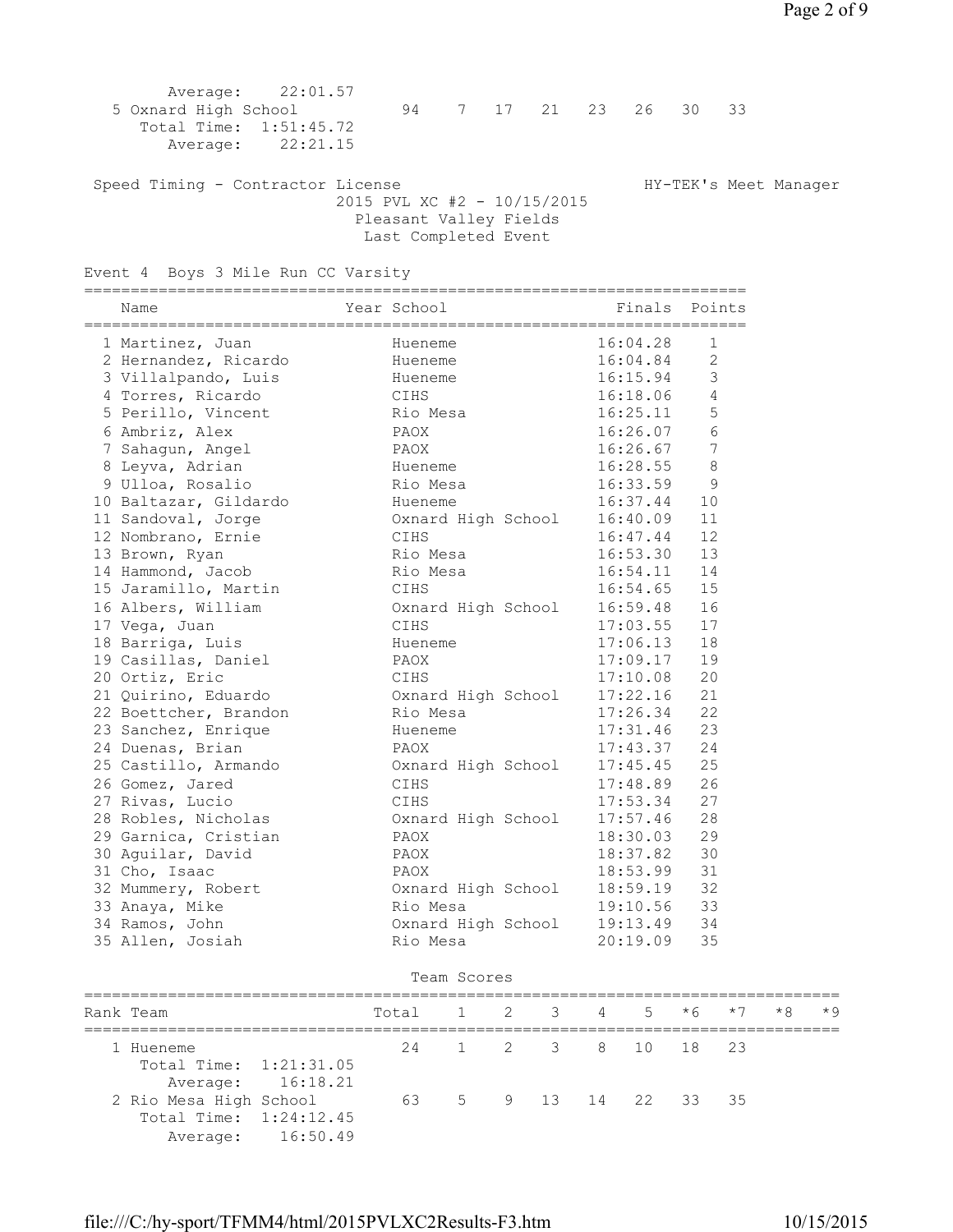| 3 Channel Islands High Scho |     | 68 4 12 15 17 20      |  |       | 26 27 |  |
|-----------------------------|-----|-----------------------|--|-------|-------|--|
| Total Time: 1:24:13.78      |     |                       |  |       |       |  |
| Average: 16:50.76           |     |                       |  |       |       |  |
| 4 Pacifica High School      |     | 85 6 7 19 24 29 30 31 |  |       |       |  |
| Total Time: 1:26:15.32      |     |                       |  |       |       |  |
| Average: 17:15.07           |     |                       |  |       |       |  |
| 5 Oxnard High School        | 101 | 11 16 21              |  | 25 28 | 32 34 |  |
| Total Time: 1:26:44.64      |     |                       |  |       |       |  |
| Average: 17:20.93           |     |                       |  |       |       |  |
|                             |     |                       |  |       |       |  |

Speed Timing - Contractor License Manager HY-TEK's Meet Manager 2015 PVL XC #2 - 10/15/2015 Pleasant Valley Fields Last Completed Event

Event 1 Girls 3 Mile Run CC Junior Varsity

| Name                      | Year School        | :=====================<br>Finals | Points         |
|---------------------------|--------------------|----------------------------------|----------------|
| 1 Gonzalez, Stephany      | Rio Mesa           | 21:53.91                         | 1              |
| 2 Penaloza, Larisa        | Rio Mesa           | 22:22.15                         | $\overline{c}$ |
| 3 Garcia, Beatriz         | PAOX               | 22:23.44                         | 3              |
| 4 Garcia, Molly           | Rio Mesa           | 22:48.50                         | $\overline{4}$ |
| 5 Pina, Jailene           | CIHS               | 23:04.92                         | 5              |
| 6 Soudani, Sophia         | Rio Mesa           | 23:09.62                         | 6              |
| 7 Sanchez, Arianna        | Rio Mesa           | 23:11.61                         | 7              |
| 8 Gutierrez, Iran         | Rio Mesa           | 23:11.85                         | 8              |
| 9 Ortega, Vicky           | Rio Mesa           | 23:29.28                         | 9              |
| 10 Sanchez, Alexandra     | Rio Mesa           | 23:48.87                         |                |
| 11 Anaya, Sarah           | Oxnard High School | 23:51.72                         | 10             |
| 12 Avelino, Cecily        | Rio Mesa           | 24:11.34                         |                |
| 13 Rosales, Stephanie     | Oxnard High School | 24:14.69                         | 11             |
| 14 Lopez, Marisol         | PAOX               | 24:20.38                         | 12             |
| 15 Chacon, Tania          | Hueneme            | 24:24.10                         | 13             |
| 16 Castellon, Jennifer    | Rio Mesa           | 24:25.04                         |                |
| 17 Ortiz, Cristina        | PAOX               | 24:31.55                         | 14             |
| 18 Juarez, Rosemary       | Hueneme            | 24:36.23                         | 15             |
| 19 Anaya, Aileen          | CIHS               | 24:36.67                         | 16             |
| 20 Gomez, Cristal         | Hueneme            | 24:36.76                         | 17             |
| 21 Jasso, Lexli           | CIHS               | 24:44.84                         | 18             |
| 22 Ochoa, Lisset          | Rio Mesa           | 24:46.98                         |                |
| 23 Norris, Kaitlin        | Rio Mesa           | 25:00.42                         |                |
| 24 Paramo-Reyes, Michelle | Rio Mesa           | 25:01.16                         |                |
| 25 Garcia, Angelica       | Oxnard High School | 25:08.56                         | 19             |
| 26 Vazquez, Evelyn        | CIHS               | 25:13.27                         | 20             |
| 27 Westbrooks, Kacie      | Rio Mesa           | 25:15.17                         |                |
| 28 Montiel, Natalie       | Hueneme            | 25:16.14                         | 21             |
| 29 Rodriguez, Annabella   | Rio Mesa           | 25:17.59                         |                |
| 30 Rodriguez, Bianka      | Oxnard High School | 25:19.79                         | 22             |
| 31 Rodriguez, Fiona       | Hueneme            | 25:22.65                         | 23             |
| 32 Garcia, Vanessa        | Hueneme            | 25:25.14                         | 24             |
| 33 Herrejon, Emily        | Oxnard High School | 25:26.60                         | 25             |
| 34 Jimenez, Amber         | Hueneme            | 25:30.86                         | 26             |
| 35 Reyes, Karen           | PAOX               | 25:33.40                         | 27             |
| 36 Nava, Alyza            | PAOX               | 25:49.25                         | 28             |
| 37 Melendez, Nancy        | Oxnard High School | 25:55.51                         | 29             |
| 38 Vega, Andrea           | CIHS               | 26:04.65                         | 30             |
| 39 Gonzalez, Natalia      | Rio Mesa           | 26:12.93                         |                |
| 40 Garza, Diana-lynn      | Hueneme            | 26:19.64                         |                |
| 41 Deluis, Jessica        | Hueneme            | 26:26.52                         |                |
|                           |                    |                                  |                |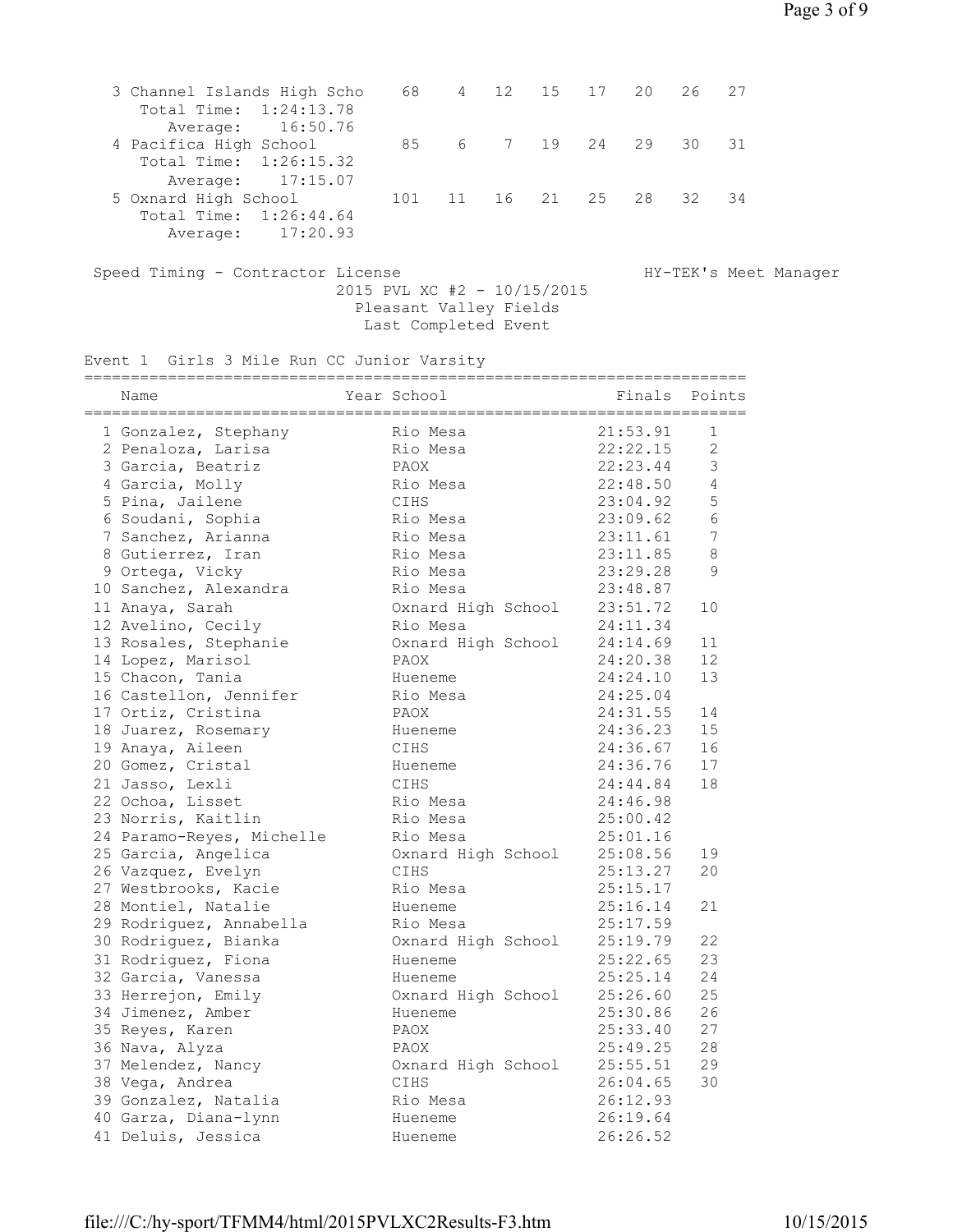| 42 Madrigal, Stephany   | Rio Mesa           | 26:28.16 |    |
|-------------------------|--------------------|----------|----|
| 43 Cosio, Jazmine       | PAOX               | 26:28.62 | 31 |
|                         | Hueneme            | 26:33.38 |    |
| 44 Leyva, Aarely        |                    |          |    |
| 45 Estrada, Fatima      | CIHS               | 26:38.52 | 32 |
| 46 Angeles, Yulissa     | Hueneme            | 26:42.08 |    |
| 47 Carrillo, Leslie     | PAOX               | 26:42.58 | 33 |
| 48 Erickson, Lily       | Rio Mesa           | 26:44.80 |    |
| 49 Caldreron, Vanessa   | Rio Mesa           | 26:50.95 |    |
| 50 Cayetano, Anamaria   | Hueneme            | 26:55.67 |    |
| 51 Bibian, Brandy       |                    | 26:56.58 | 34 |
|                         | Oxnard High School |          |    |
| 52 Romero, Brianna      | PAOX               | 27:02.87 |    |
| 53 Cervantes, Crystal   | CIHS               | 27:08.00 | 35 |
| 54 Chavez, Wendy        | Hueneme            | 27:13.00 |    |
| 55 Huerta Serna, Nicole | Rio Mesa           | 27:14.90 |    |
| 56 Alvara, Madelynn     | Oxnard High School | 27:18.03 |    |
| 57 Gonzalez, Sacil      | CIHS               | 27:19.43 |    |
| 58 Tovar, Jennifer      | Rio Mesa           | 27:26.51 |    |
|                         |                    |          |    |
| 59 Sanchez, Melissa     | Rio Mesa           | 27:40.81 |    |
| 60 Lopez, Darlene       | Hueneme            | 27:40.88 |    |
| 61 Fernandez, Eloisa    | Rio Mesa           | 27:41.93 |    |
| 62 Hernandez, Daisey    | Hueneme            | 27:45.37 |    |
| 63 Pita, Estefania      | PAOX               | 27:47.47 |    |
| 64 Orozco, Johana       | CIHS               | 27:48.93 |    |
| 65 Tirado, Sarah        | Oxnard High School | 27:49.44 |    |
| 66 Cornejo, Mikayla     | Hueneme            | 27:50.56 |    |
| 67 Ramos, Kathleen      |                    | 27:51.39 |    |
|                         | Hueneme            |          |    |
| 68 Ambriz, Nancy        | Hueneme            | 28:01.44 |    |
| 69 Martinez, Samantha   | PAOX               | 28:03.51 |    |
| 70 Gonzales, Jacqueline | Hueneme            | 28:06.06 |    |
| 71 Palencia, Maite      | Hueneme            | 28:09.91 |    |
| 72 Elliott, Tiffany     | Rio Mesa           | 28:15.69 |    |
| 73 Fernandez, Janae     | Hueneme            | 28:17.62 |    |
| 74 Estrada, Karla       | Rio Mesa           | 28:18.88 |    |
| 75 Elliott, Taneasha    | Rio Mesa           | 28:20.32 |    |
| 76 Cortes, Kimberly     | Rio Mesa           | 28:24.72 |    |
| 77 Hernandez, Dulce     | Hueneme            | 28:25.82 |    |
|                         |                    |          |    |
| 78 Garcia, Nazareth     | Oxnard High School | 28:28.43 |    |
| 79 Jasso, Kate          | CIHS               | 28:29.81 |    |
| 80 Hernandez, Maleni    | CIHS               | 28:34.17 |    |
| 81 Garcia, Joanna       | Rio Mesa           | 28:34.38 |    |
| 82 Soto, Liana          | Oxnard High School | 28:50.75 |    |
| 83 Godina, Nancy        | Hueneme            | 28:52.31 |    |
| 84 Cardona, Aranela     | Hueneme            | 28:59.90 |    |
| 85 Cuecuecha, Anay      | Hueneme            | 29:03.50 |    |
| 86 Rodriguez, Estrella  | Hueneme            | 29:05.22 |    |
| 87 Casillas, Amber      | Hueneme            | 29:11.96 |    |
|                         |                    |          |    |
| 88 Juarez, Yannely      | Hueneme            | 29:14.43 |    |
| 89 Gomez, Ashley        | Hueneme            | 29:15.14 |    |
| 90 Palma, Stephanie     | PAOX               | 29:16.80 |    |
| 91 Mesa, Ceana          | PAOX               | 29:48.35 |    |
| 92 Rugeno, Aurora       | PAOX               | 29:49.04 |    |
| 93 Bandit, 6            | Unattached         | 29:49.68 |    |
| 94 Carrillo, Maria      | Hueneme            | 30:00.66 |    |
| 95 Carrillo, Jennifer   | Oxnard High School | 30:15.00 |    |
| 96 Adame, Edith         | Oxnard High School | 30:18.55 |    |
|                         | Rio Mesa           | 30:34.61 |    |
| 97 Garcia, Dariana      |                    |          |    |
| 98 Candelario, Nadia    | PAOX               | 30:51.05 |    |
| 99 Ramirez, Tanya       | PAOX               | 31:03.91 |    |
| .00 Sanchez, Lorena     | Rio Mesa           | 31:08.53 |    |
| .01 Cervantes, Arline   | PAOX               | 31:11.21 |    |
|                         |                    |          |    |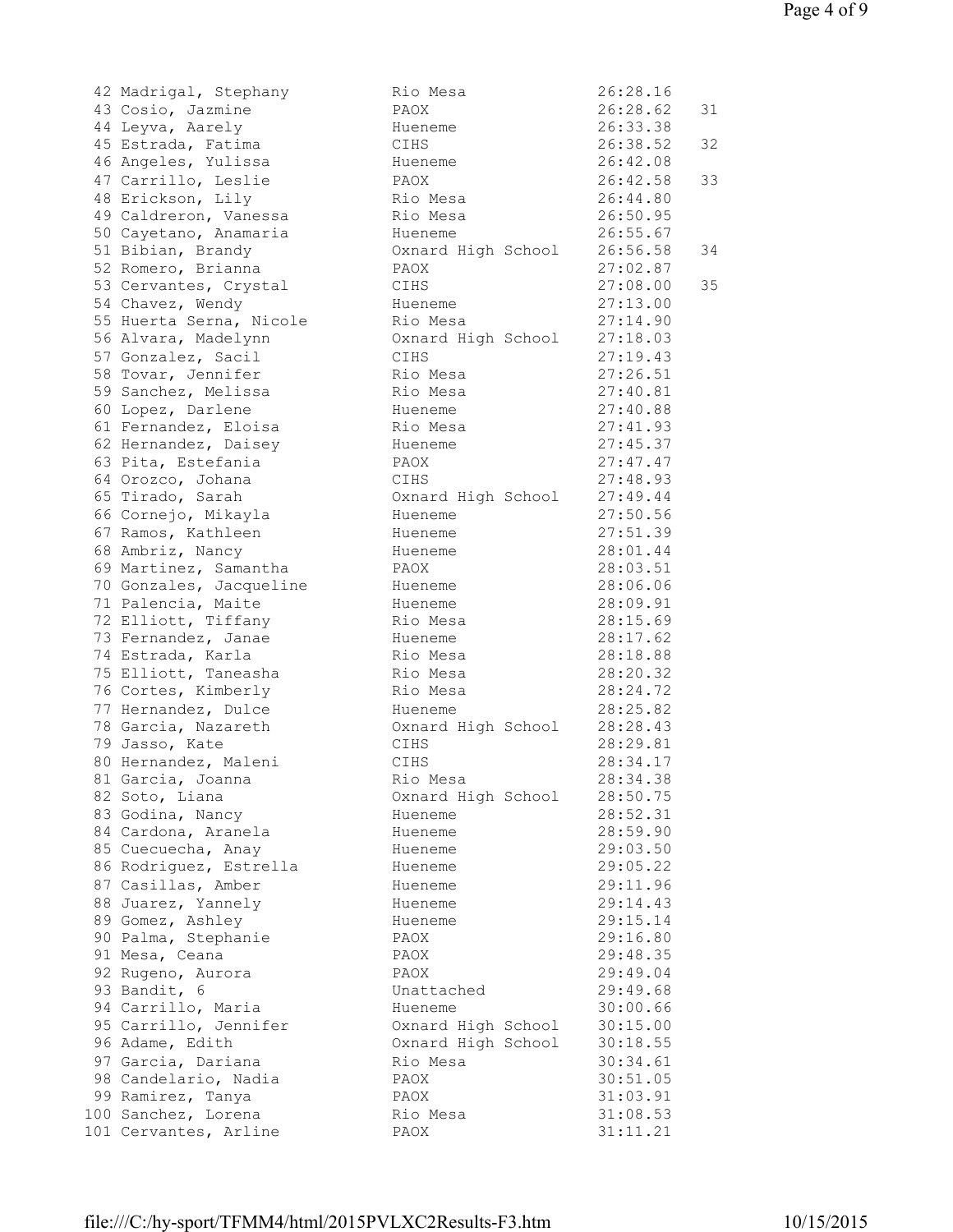| 102 Munoz, Yesica            | PAOX               | 31:22.66 |
|------------------------------|--------------------|----------|
| 103 Olvera, Sandra           | Rio Mesa           | 31:26.76 |
| 104 Gonzalez, Anahi          | Hueneme            | 31:31.58 |
| 105 Salazar, Adela           | Hueneme            | 31:34.93 |
| 106 Moraga, Breanna          | PAOX               | 31:37.84 |
| 107 Herrera, Jaquelin        | Rio Mesa           | 31:41.05 |
| 108 Garcia, Elba             | Hueneme            | 31:52.72 |
| 109 Diaz, Anai               | Hueneme            | 31:57.18 |
| 110 Armenta, Joy             | Hueneme            | 32:09.51 |
| 111 Lopez, Monserrat         | Rio Mesa           | 32:13.81 |
| 112 Ramirez, Galilee         | Rio Mesa           | 32:24.06 |
| 113 Martinez, Leslie         | CIHS               | 32:30.09 |
| 114 Madueno, Mariah          | Oxnard High School | 32:31.16 |
| 115 Martinez, Viridiana      | PAOX               | 32:33.57 |
| 116 Juarez, Alexes           | Hueneme            | 32:49.85 |
| 117 Bueuw, Blanca            | PAOX               | 32:55.06 |
| 118 Ornales, Natalie         | PAOX               | 33:13.43 |
| 119 Lagos, Marisleysis       | PAOX               | 33:22.83 |
| 120 Ramirez, Alina           | Rio Mesa           | 33:26.50 |
| 121 Gil, Gualalupe           | PAOX               | 33:32.90 |
| 122 Segovia, Katheryn        | PAOX               | 33:42.88 |
| 123 Salazar, Lourdes         | Hueneme            | 33:44.61 |
| 124 Mar, Scarlett            | Rio Mesa           | 33:45.06 |
| 125 Hernandez, Marisena-Aian | Hueneme            | 33:49.83 |
| 126 Alvarez, Jessica         | PAOX               | 33:58.09 |
| 127 Salazar, Julia           | Hueneme            | 34:00.87 |
| 128 Bandit, 7                | Unattached         | 34:00.91 |
| 129 Montano, Itzel           | Hueneme            | 34:06.83 |
| 130 Alvarado, Erica          | Hueneme            | 34:10.02 |
| 131 Vasquez, Edith           | PAOX               | 34:25.60 |
| 132 Agama, Mireya            | PAOX               | 34:26.51 |
| 133 Vasquez, Alexis          | PAOX               | 34:40.05 |
| 134 Garcia, Claudia          | Rio Mesa           | 35:05.71 |
| 135 Lisette, Reyes           | PAOX               | 35:21.49 |
| 136 Garcia, Lyanna           | PAOX               | 35:36.29 |
| 137 Mendoza, Mariana         | Hueneme            | 36:36.79 |
| 138 Garcia, Camila           | Hueneme            | 36:37.49 |
| 139 Erazo, Monserrat         | Hueneme            | 36:45.99 |
| 140 Bello, Lillian           | Hueneme            | 36:51.47 |
| 141 Cox, Shelby              | Hueneme            | 37:03.02 |
| 142 Barragan, Maria          | PAOX               | 37:07.70 |
| 143 Godina, Esmeralda        | Hueneme            | 37:13.63 |
| 144 Hernandez, Rosalinda     | Rio Mesa           | 37:18.39 |

## Team Scores

| Rank Team                                                                | Total |                | 1 2 3          |                | $\overline{4}$ | $5 -$ | $*6$        | $*7$ | $*8$ | $*9$ |
|--------------------------------------------------------------------------|-------|----------------|----------------|----------------|----------------|-------|-------------|------|------|------|
| 1 Rio Mesa High School<br>Total Time: 1:53:25.79<br>22:41.16<br>Average: | 20    | $\overline{1}$ | $\overline{2}$ | $\overline{4}$ | 6              | 7     | 8           | 9    |      |      |
| 2 Pacifica High School<br>Total Time: 2:02:38.02<br>24:31.61<br>Average: | 84    | 3              |                | 12 14          |                |       | 27 28 31 33 |      |      |      |
| 3 Oxnard High School<br>Total Time: 2:04:01.36<br>24:48.28<br>Average:   | 87    | 1 O            |                | 11 19 22       |                | 25    | 29          | 34   |      |      |
| 4 Hueneme<br>Total Time: 2:04:15.88<br>24:51.18<br>Average:              | 89    | 13             | 15             | 17 21          |                | 23    | 2.4         | 26   |      |      |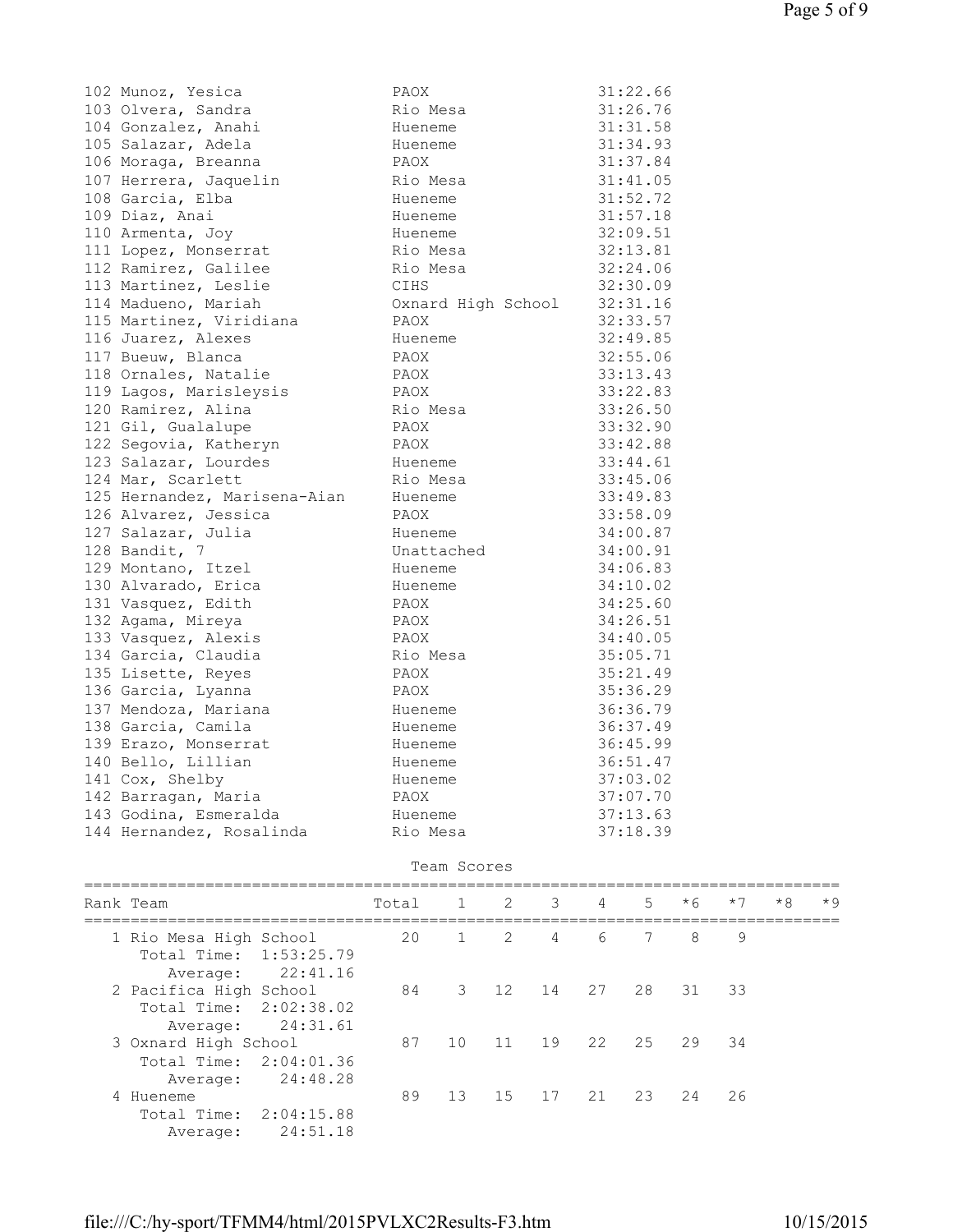5 Channel Islands High Scho 89 5 16 18 20 30 32 35 Total Time: 2:03:44.35 Average: 24:44.87 Speed Timing - Contractor License Manager Manager HY-TEK's Meet Manager 2015 PVL XC #2 - 10/15/2015 Pleasant Valley Fields Last Completed Event Event 2 Boys 3 Mile Run CC Junior Varsity ======================================================================= Name The Year School The Points Points Points ======================================================================= 1 Ortiz, Jose Hueneme 18:07.19 1 2 De Alba, Bulmaro Hueneme 18:16.19 2 3 Estrada, Jack Rio Mesa 18:30.36 3 4 Gonzales, Carlos Hueneme 18:33.65 4 5 Velasco, Pedro Rio Mesa 18:36.87 5 6 Cobb, Dylan PAOX 18:37.40 6 7 Kennedy, Kyle Hueneme 18:41.35 7 8 Velasco, Leonardo Hueneme 18:43.76 8 9 Pitones, Noah Rio Mesa 18:44.99 9 10 Ramos, Omar CIHS 18:45.57 10 11 Anderson, Scott Rio Mesa 18:46.25 11 12 Baltazar, Gildardo Hueneme 18:56.21 12 13 Suarez, Michael CIHS 18:56.96 13 14 Alviz, Noah Rio Mesa 18:58.01 14 15 Aguilar, Hugo Hueneme 19:06.45 15 16 Osuna, Joaquin Hueneme 19:09.66 17 Cerero, Alejandro CIHS 19:14.28 16 18 Martinez, Donaldo CIHS 19:16.01 17 19 Lopez, Alex Oxnard High School 19:19.71 18 20 Price, Nathanael Rio Mesa 19:20.84 19 21 Ruiz, Ruben PAOX 19:22.02 20 22 Armenta, Erminio CIHS 19:23.14 21 23 Calderon, Javier Oxnard High School 19:26.03 22 24 Coreas, Daniel PAOX 19:27.69 23 25 Gordillo, Edgar Hueneme 19:28.54 26 Armenta, Damian Hueneme 19:31.39 27 Cahuantzi, Michel Hueneme 19:36.99 28 Perea, Arnolfo Hueneme 19:37.46 29 Salinas, Jesus Hueneme 19:38.86 30 Daniels, Elijah Oxnard High School 19:41.75 24 31 Cathcart, Jason Rio Mesa 19:47.63 25 32 Morales-Zapien, David Rio Mesa 19:48.08 33 Pitones, Ivan Rio Mesa 19:50.82 34 Lopez, Vincent PAOX 19:52.44 26 35 Hernandez, Gerardo Hueneme 19:53.83 36 Cogan, Shawn Rio Mesa 19:57.98 37 Sanchez, Byan Oxnard High School 19:59.15 27 38 bandit, first\_11 Unattached 20:02.07 39 Cabrera, Juan Oxnard High School 20:04.99 28 40 Barba, Andrew Rio Mesa 20:06.65 41 bandit, first\_10 Unattached 20:07.65 42 Montiel, Dylan Rio Mesa 20:11.94 43 Hernandez, Daniel CIHS 20:12.51 29 44 Perez, Salvador Hueneme 20:13.83 45 Figueroa, Cobian Rio Mesa 20:17.71 46 Hernandez, Oscar Hueneme 20:24.88 47 Bello, Jorge Hueneme 20:37.86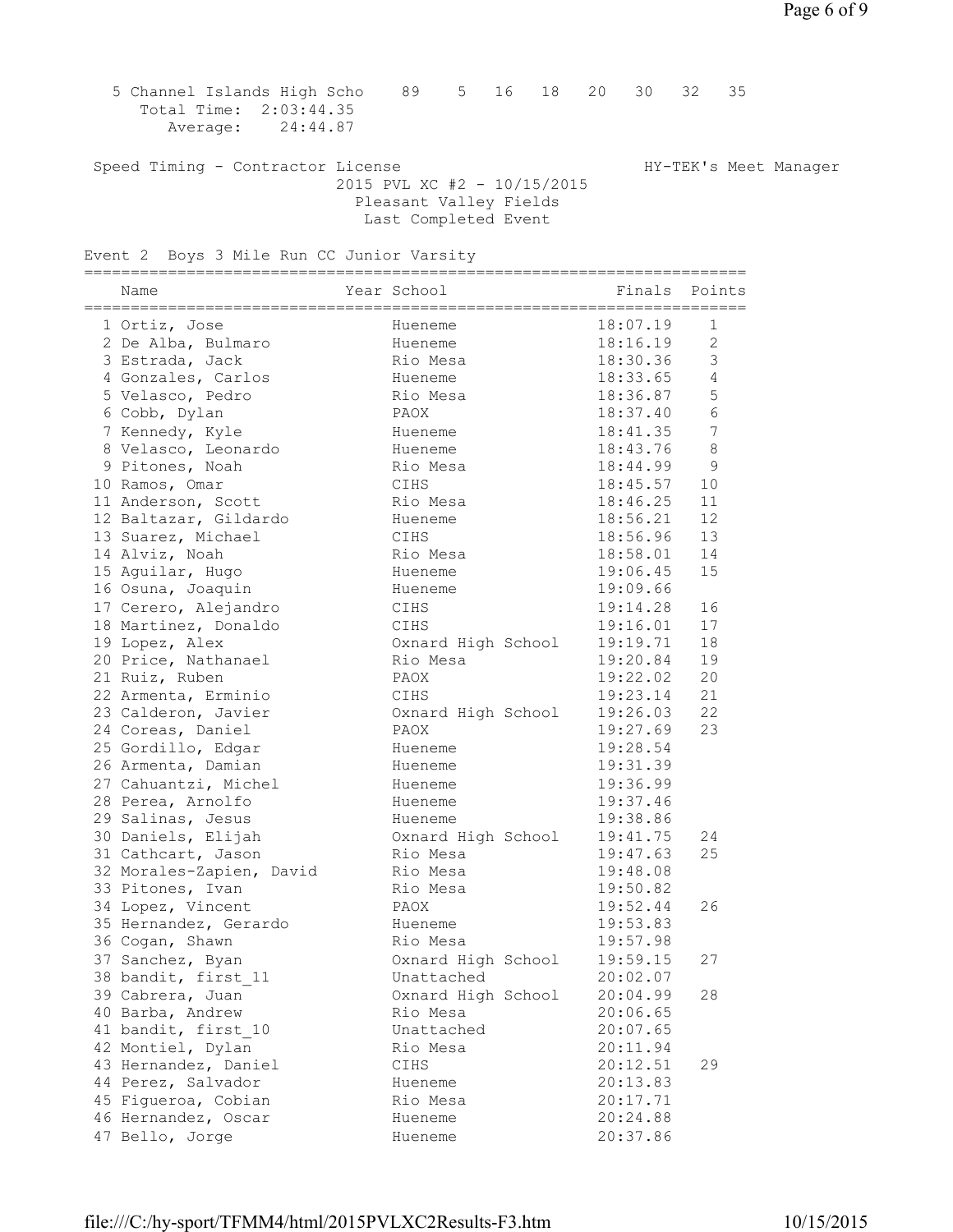48 Espinosa, Ryan Rio Mesa 20:38.53 49 Olivares, Gabriel 50 Romero, Edgar 51 Bacajol, Carlos 52 Vico, Alberto 53 Weisenberger, Keith 54 Cruz, Victor 55 Melgoza, Jonathan 56 Rodriquez, David 57 Alcantar, Jorge 58 Cruz, Felix 59 Pearson, Noah 60 Navarro, Adrian 61 Chavez, Gonzalo 62 Tinoco, Luis 63 Pahua, Bryan 64 Moreno, Jose 65 bandit, first 12 66 Lopez, Jesus 67 Salazar, Esteban 68 Aguilar-Rivera, Damiel 69 Martinez, Enrique 70 Toledano, Felix 71 Nguyen, Brian 72 Franco, Carlos 73 Gutierez, Gustavo 74 Santander, Victor 75 Ruiz, Alejandro 76 Jimenez, Jorge 77 Gomez, Alberto 78 Pimentel, Gabriel 79 Phan, Jason 80 Ochoa, Eric 81 Sjoquist, Greysen 82 Estrada, Colin 83 Nito, Brian 84 Zambrano, Nickolas 85 Frenandez, Jarek 86 bandit, first 13 87 Cruz, David 88 bandit, first 14 89 Cortes, Ricardo 90 Rodriguez, Eric 91 Aldava-River, Brandon 92 Guerrero, Neftali 93 Aguilera, Jose 94 Velazquez, Salvador 95 Solorio, Josue 96 Saavedra, Nicholas 97 Macias, Danny 98 Mora, Axel 99 Nateras, Danny 100 Simmons, Freddie 101 bandit, first 15 102 Landaverde, Nathan 103 Alejandrino, Michael 104 Torres, Jose 105 Ponce, Juan 106 Galicia, Victor 107 Cervantes, Sabastian

| Rıo Mesa           | 20:38.53 |      |
|--------------------|----------|------|
| PAOX               | 20:43.67 | $30$ |
| PAOX               | 20:45.50 | 31   |
| Hueneme            | 20:47.70 |      |
| Rio Mesa           | 20:50.10 |      |
|                    | 20:52.25 |      |
| Rio Mesa           |          |      |
| CIHS               | 20:54.44 | 32   |
| PAOX               | 20:55.58 | 33   |
| Rio Mesa           | 20:56.06 |      |
| Hueneme            | 20:56.44 |      |
| Rio Mesa           | 20:59.32 |      |
| Rio Mesa           | 21:01.66 |      |
|                    | 21:02.29 |      |
| Hueneme            |          |      |
| PAOX               | 21:09.95 |      |
| Hueneme            | 21:10.32 |      |
| Hueneme            | 21:15.63 |      |
| Hueneme            | 21:17.91 |      |
| Unattached         | 21:21.54 |      |
| PAOX               | 21:24.47 |      |
| PAOX               | 21:25.36 |      |
|                    |          |      |
| Hueneme            | 21:27.40 |      |
| PAOX               | 21:29.40 |      |
| Hueneme            | 21:34.00 |      |
| Rio Mesa           | 21:34.29 |      |
| Hueneme            | 21:35.52 |      |
| Oxnard High School | 21:39.73 | 34   |
| PAOX               | 21:41.04 |      |
| Oxnard High School | 21:41.20 | 35   |
|                    |          |      |
| Hueneme            | 21:42.16 |      |
| CIHS               | 21:47.22 |      |
| Oxnard High School | 21:48.50 |      |
| Rio Mesa           | 21:49.43 |      |
| Rio Mesa           | 21:49.85 |      |
| Rio Mesa           | 21:50.22 |      |
| Rio Mesa           | 21:50.26 |      |
| Rio Mesa           | 21:50.68 |      |
|                    |          |      |
| Rio Mesa           | 21:54.30 |      |
| Hueneme            | 21:57.14 |      |
| Unattached         | 21:57.29 |      |
| Rio Mesa           | 21:57.76 |      |
| Unattached         | 22:04.81 |      |
| Oxnard High School | 22:04.82 |      |
| PAOX               | 22:07.12 |      |
| Hueneme            | 22:08.27 |      |
|                    |          |      |
| PAOX               | 22:13.22 |      |
| PAOX               | 22:13.57 |      |
| Hueneme            | 22:24.82 |      |
| Hueneme            | 22:28.22 |      |
| Rio Mesa           | 22:31.05 |      |
| PAOX               | 22:31.56 |      |
| Oxnard High School | 22:38.56 |      |
| Hueneme            | 22:48.24 |      |
|                    | 22:50.02 |      |
| Hueneme            |          |      |
| Unattached         | 22:50.79 |      |
| Rio Mesa           | 22:52.94 |      |
| Rio Mesa           | 22:53.99 |      |
| CIHS               | 22:56.75 |      |
| CIHS               | 22:57.75 |      |
| Oxnard High School | 22:58.95 |      |
| PAOX               | 23:00.49 |      |
|                    |          |      |
|                    |          |      |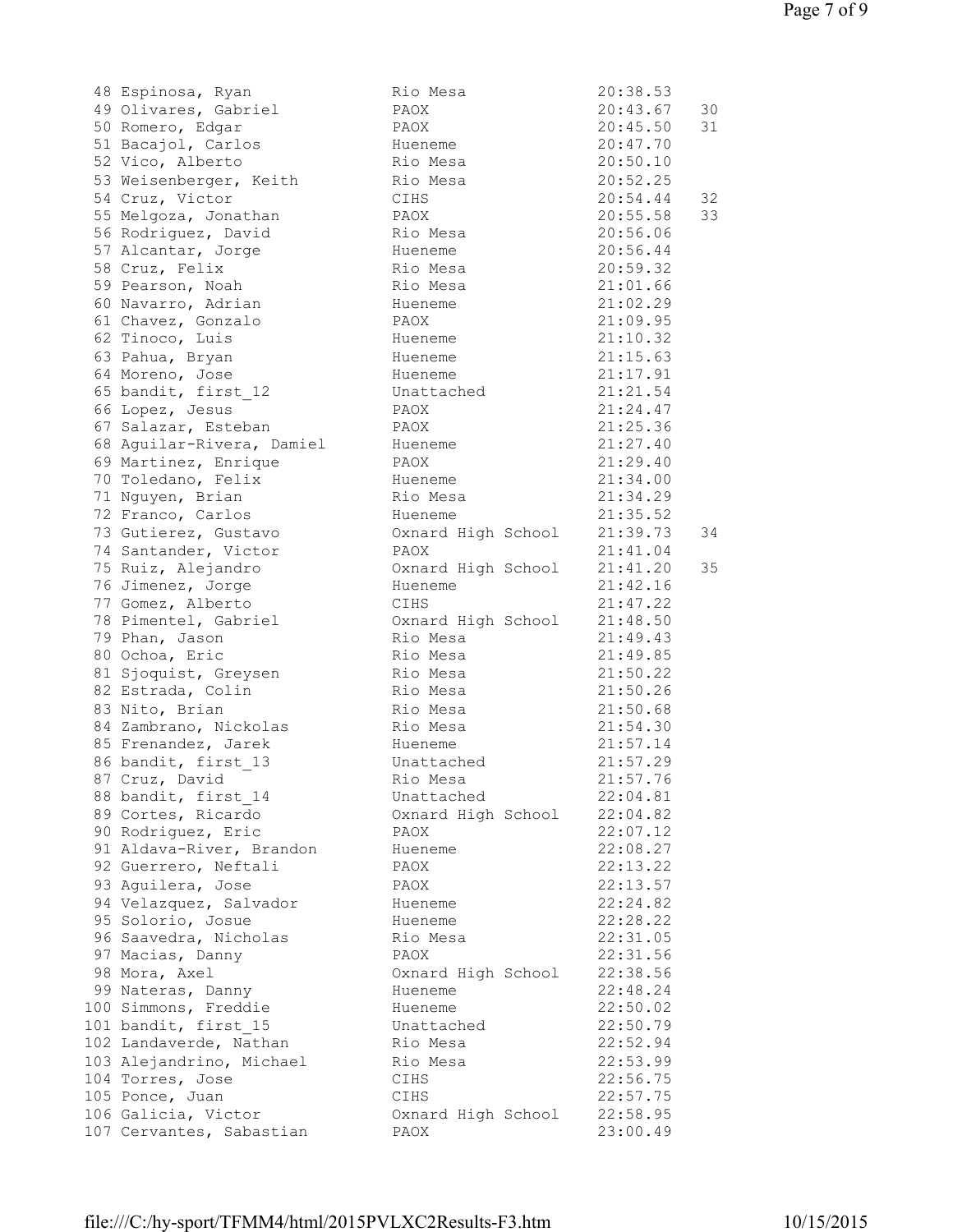$10$  Car e as M hae l  $\overline{R}$  Rio Me s a  $23:05.$  0 109 Freette Timothy  $ar$  igh hool  $23:0.33$ 110 Lu( a ) or ar  $P X$  23: 0 . 14 111 ome Pa 1 o C6 - 23: 10. 21 112 liera ariel 12 ar igh hool 23:12.69 113 e i s o at ha ( Ri o Me s a 23: 14. 63)  $114 \text{ Lope}$  Luis  $114 \text{ Lope}$  23: 16. 02 115 1 ar a oah **a** righ hool 23:16.22 116 Lyos ra o  $P X$  23:16. 11 a he M gue l P X 23: 22. 40 11 a it first 16 atta he 23:23.20  $119$  are esus Rio Mesa  $23:3.44$ 120 Lope Leo ar o P X 23: 46. 40  $121$  Ramire Ma  $\overline{R}$  Rio Mesa  $23:56.54$  $122$  Lope geles gel Rio Mesa  $24:03.21$ 123 Pere ose  $\qquad \qquad$  ar igh hool 24:04.51  $124 \text{ Co treras }$  M gue l P X  $24:06.33$  $125$  osa frai  $P X$  24:0.5  $126$  Pere learo ue eme  $24:10.41$  $12$  Ma ariegos ua  $\qquad \qquad$  ue eme  $24:16.54$ 12 Me e ugo C6 - 24: 33. 0  $129$  o ales a iel  $P X$  24:4.3 130 Morales- hmit Charles Rio Mesa 24:56.53 131 Fa a ier usti P X 25:01.92 132 aragoa a iel eme 25:11.6 133 Per e ua e R<sup>X</sup> 25: 16. 45 134 a it first 1 atta he  $25:24.5$ 135 er a e Paheo PX 25:40.91 136 uerrero thoy P X 25: 40. 9 13 a it first 1 atta he  $26:03.65$ 13 Ramire sar **PX** 26:20.55 139 a it first 19 atta he  $26:22.44$ 140 rago mauel ar igh hool 26:23.54 141 Pi ( ue l a s ) Ri \* ha r ' + , ( a r ' - i gh . \* hool 26: 26. 90 142 Marti Pero ue eme 26:33.05 143 Ro rigue Timothy  $P \times 26: 36.9$ 144 . a t um5 a ) Mi \* ha e l + , ( a r ' - i gh . \* hool 26: 57 . 39 145 a tos uar o PX 2:16.93 146 Rui 1e a ro PX 2:29.49  $14$  Ciseros rma o  $\begin{array}{ccc} \text{ar} & \text{igh} & \text{hool} & 2:2.1 \end{array}$ 14 rti Miguel PX 2:4.14 149 o ales ose P X 29: 05. 12  $150 \text{ Vas}$  ue e r ma (  $29:49.0$ 151 Pare es Pa 10 **ar** igh hool 30:00. 9 152 ui 162 ue eme 30:00. 9 153 ai li hool 30:00.9  $154 \text{ Vas ue}$  oy P X  $30:00.9$ 155 Torres loso ar igh hool 30:00. 9 156 1 faro frai 1988 ar igh hool 30:00. 9 15 guilar a o bttp://www.php?induction.com/space.org/ and particles. The set of  $P$  X 30:00. 9 Team or es Ra Team 1 2 3 4 5 6 9 1 ue eme 22 1 2 4 12 15 Tot a l Ti me:  $1: 32: 22. 14$ e rage: 1:2.43<br>2 Rio Mesa igh hool 42 3 5 9 11 14 19 25 Tot a l Ti me:  $1: 33: 36. 4$